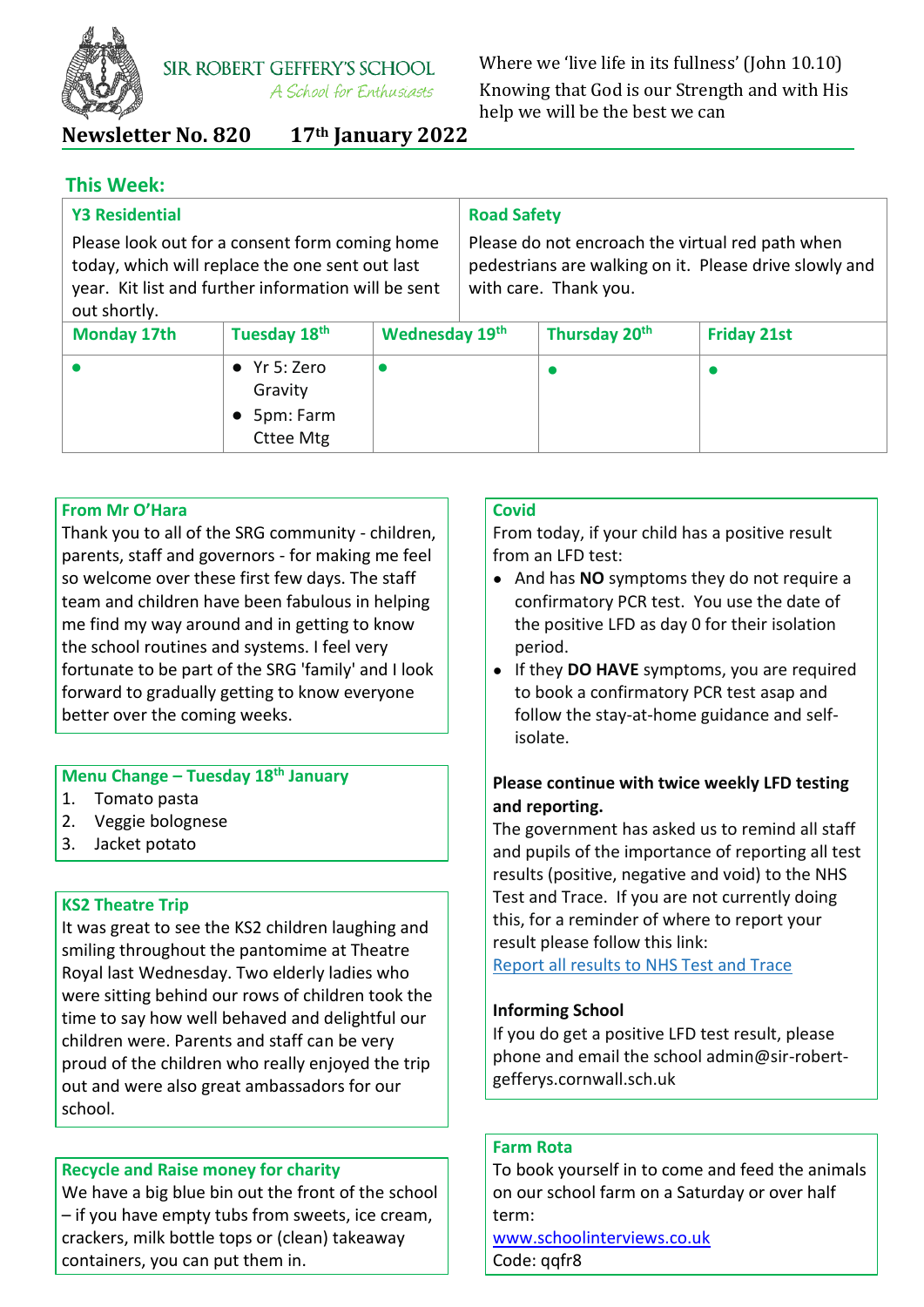| Awards                         |                |                       |                 |
|--------------------------------|----------------|-----------------------|-----------------|
| <b>Class Role Model</b>        | Levison C      | Perseverance          | Pippa I         |
| Demonstrating Values Charlie M |                |                       | Henry M         |
|                                | Kensa A        | Progress              | Finley S        |
|                                | Lucy P         |                       | Zara B          |
| Effort                         | Felix C        | Positive Attitude     | Bethany C       |
|                                | James S        |                       | Oscar M         |
|                                | Adam C         |                       | Melody W        |
|                                | Alby W         | Reading               | Hayden A        |
| Excellence                     | Millie S       |                       | Imogen Pe       |
|                                | Francessca A   |                       | Shepherd W      |
| Friendship                     | Seren H        |                       | Imogen Pa       |
| <b>Good Learning</b>           | <b>Emily F</b> |                       | Libby C         |
|                                | Seren W        |                       | Leyvyn S        |
|                                | Frankie M      |                       | <b>Eddie St</b> |
| <b>Good Manners</b>            | Holly G        |                       | William B       |
| <b>Growth Mindset</b>          | Ryan P         |                       | William W       |
|                                | Oscar L        | Resilience            | Charlie O       |
|                                | Cody SB        | Science               | Merryn S        |
| Helpfulness                    | Heidi G        |                       | William F       |
|                                | Libby P        | Standing up for right | <b>Edmund F</b> |
| Kindness                       | William B      | Star of the Week      | Samuel G        |
| Literacy                       | Teddy C        | Thinking              | Georgia C       |
|                                | Isla SH        |                       | Sam R           |
| Maths                          | Danny C        | Writer of the Week    | Ophelia K       |
|                                | Seb Y          |                       |                 |
|                                | Bea T          |                       |                 |
|                                | Joseph P       | Piano Award           | Eliza R         |
|                                | Teddy SJ       | <b>Singing Award</b>  | Lacey B         |
|                                |                |                       |                 |

| <b>Accelerated Reader Round-up</b> |                |  | <b>Dates for your Diary</b> |                              |  |
|------------------------------------|----------------|--|-----------------------------|------------------------------|--|
| <b>Whole School Word Count:</b>    | 42,870,479     |  | Tue 25 Jan                  | Yr 6: Zero Gravity           |  |
| Whole School Total Books Read:     | 4,727          |  | Fri 4 Feb                   | XC League Run                |  |
|                                    |                |  | $1-2$ Feb                   | Yr 3: Residential            |  |
| Class Word count (year to date)    |                |  | Tue 1 Feb                   | Yr 6: Zero Gravity           |  |
| Year 2<br>1,678,777                |                |  | 7-18 Feb                    | Yr 3: Daily swimming lessons |  |
| Year 3<br>8,534,257                |                |  | Tue 8 Feb                   | Yr 4: Zero Gravity           |  |
| Year 4<br>6,982,869                |                |  | Tue 15 Feb                  | Yr 4: Zero Gravity           |  |
| Year 5<br>13,971,724               |                |  | $21 - 25$ Feb               | <b>Half Term</b>             |  |
| Year 6<br>11,702,852               |                |  | Fri 4 Mar                   | XC League Run                |  |
|                                    |                |  | Fri 18 Mar                  | Landrake Run                 |  |
| Top 5 Word count (last week)       |                |  | Fri 25 Mar                  | <b>Class Photos</b>          |  |
| Year 2<br>Monty B<br>Year 3        | Tilly C        |  | 11-22 Apr                   | Easter Holidays              |  |
| Ashton B<br>Year 4<br>Year 5       | <b>Riley B</b> |  | 27-29 April                 | Yr 5: Residential            |  |
| Year 6<br>Sienna B                 |                |  | Mon 2 May                   | <b>Bank Holiday</b>          |  |
| <b>Great Progress</b>              |                |  | 30May-3Jun                  | <b>Half Term</b>             |  |
| Year 2<br>Bethany N                |                |  | $6-7$ Jun                   | Yr 6: Jnr Ten Tors           |  |
| Charlie D<br>Year 3                |                |  | $w/b$ 20 June               | Yr 6: London residential     |  |
| Callum C<br>Year 4                 |                |  | Fri 22 Jul                  | Last day of term             |  |
|                                    |                |  | Mon 25 Jul                  | <b>Inset Day</b>             |  |
| Year 5<br>Jacob T                  |                |  |                             |                              |  |
| Fleur B<br>Year 6                  |                |  |                             |                              |  |